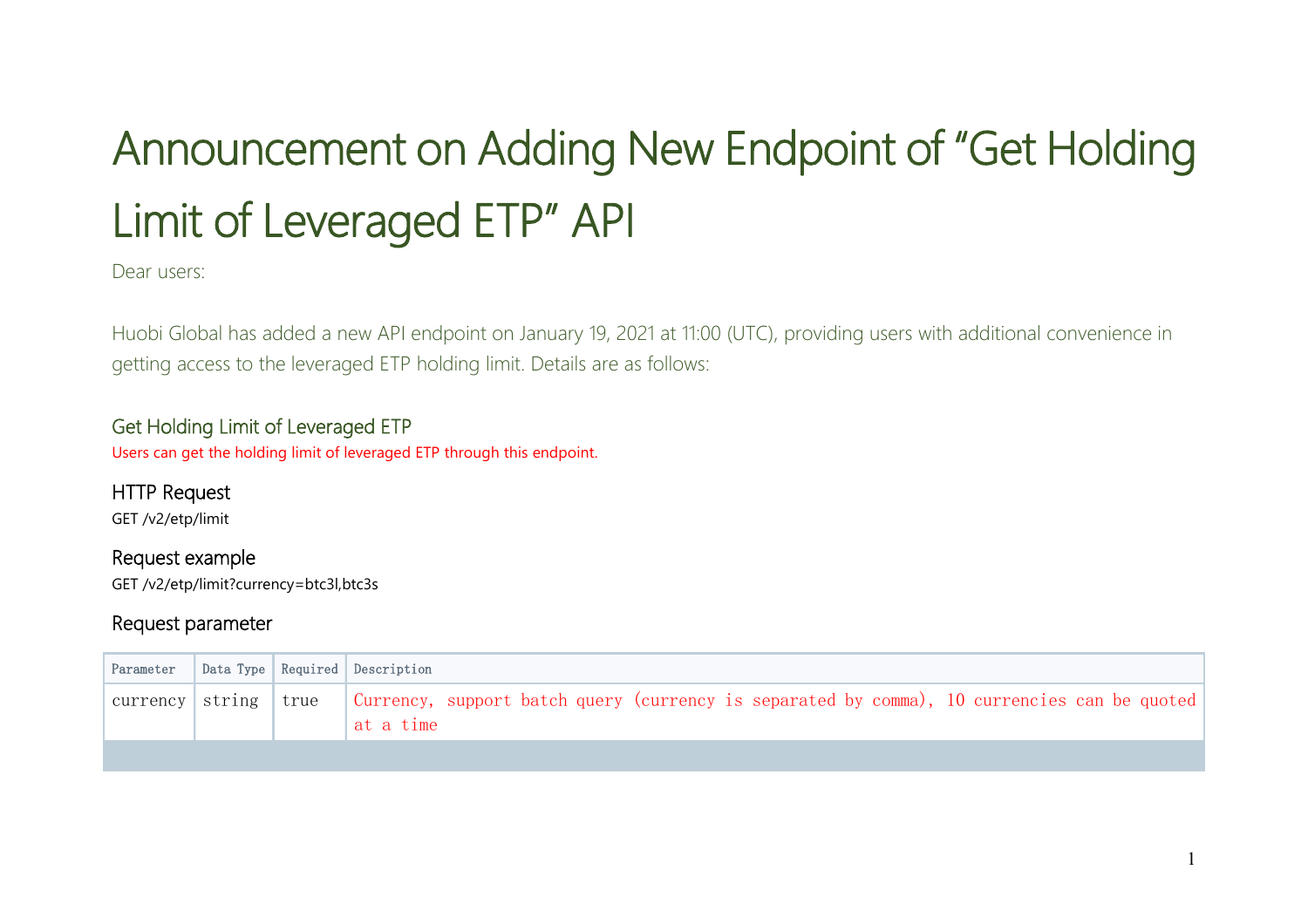| Response                                                                      |           |          |                        |
|-------------------------------------------------------------------------------|-----------|----------|------------------------|
| $\{$                                                                          |           |          |                        |
| "data": $[$                                                                   |           |          |                        |
| $\{$<br>"remainingAmount": "2",<br>"currency": "btc3l",<br>"maxHoldings": "2" |           |          |                        |
| },<br>$\{$<br>"remainingAmount": "12000",<br>"currency": "btc3s",             |           |          |                        |
| "maxHoldings": "12000"<br>},<br>"code": 200,<br>"success": true<br>$\}$       |           |          |                        |
| Response Content                                                              |           |          |                        |
| Field                                                                         | Data Type | Required | Description            |
| code                                                                          | integer   | TRUE     | Status Code            |
| message                                                                       | string    | FALSE    | Error message (if any) |
| currency                                                                      | string    | TRUE     | Quote currency         |
| maxHoldings                                                                   | string    | TRUE     | Holding limit          |
| remainingAmount}                                                              | string    | TRUE     | Remaining amount       |
|                                                                               |           |          |                        |
|                                                                               |           |          |                        |
|                                                                               |           |          |                        |
|                                                                               |           |          |                        |